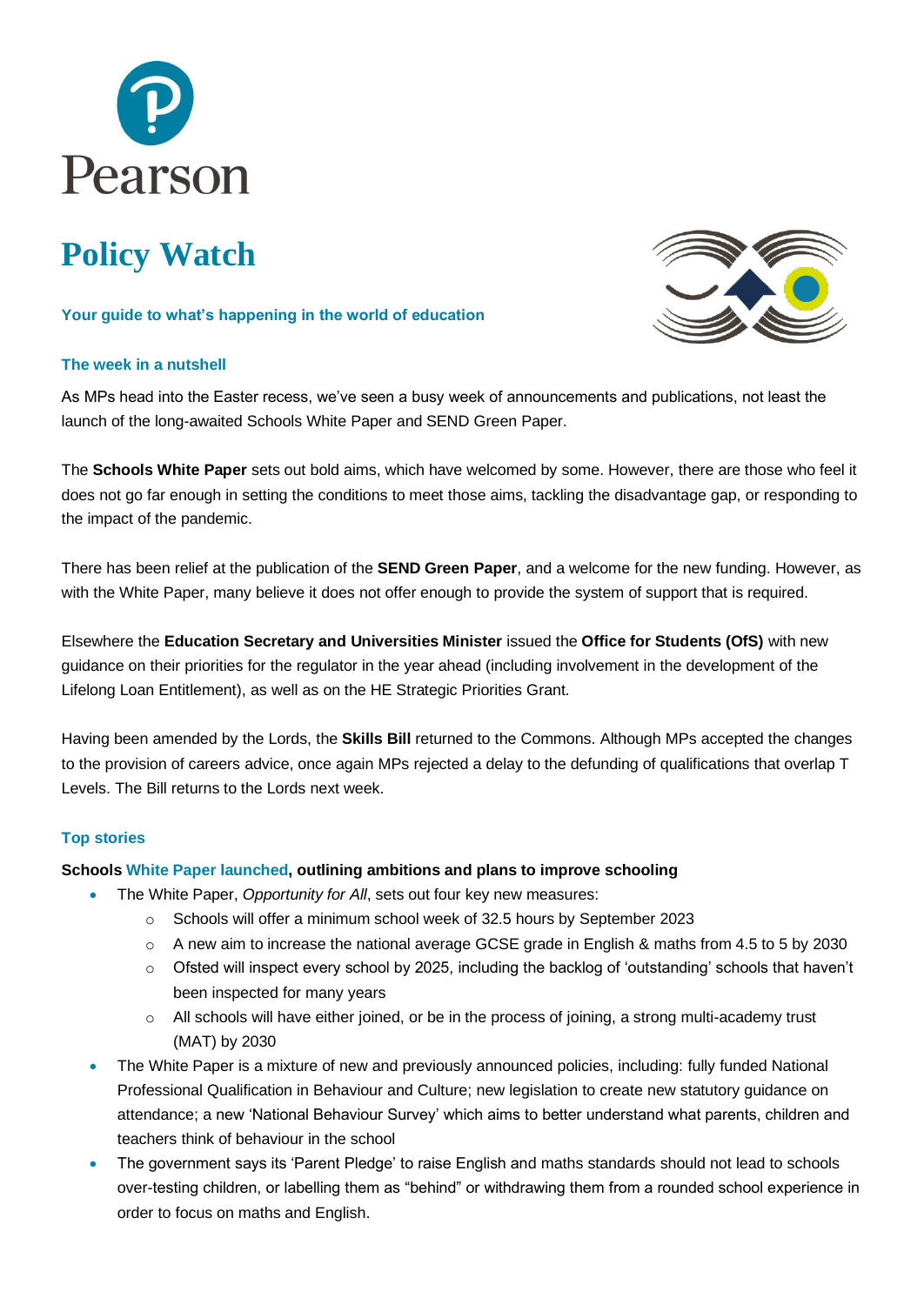• As trailed, Oak National Academy will become a government body with sole focus on supporting teachers to deliver the "very best" lesson content.

## **Ministers publis[h SEND and Alternative Provision \(AP\)](https://bit.ly/3tMq5aO) Green Paper**

- The proposals in the Green Paper are backed by new funding to implement them worth £70m and plans to reform the system will be open for a 13-week public consultation. The Green Paper comes three years after the review was first launched.
- Proposals include:
	- o Digitising Education, Health and Care Plans (EHCPs) and providing parents with lists of appropriate placements tailored to their child's needs
	- $\circ$  A new legal requirement for councils to introduce 'local inclusion plans' that bring together early years, schools and post-16 education with health and care services
	- o A reformed and integrated role for alternative provision

## **Department for Education [announces](https://www.gov.uk/government/news/national-tutoring-programme-simplified-to-reach-as-many-pupils-as-possible?utm_medium=email&utm_campaign=govuk-notifications-topic&utm_source=204d1fa4-aecb-43a0-8b75-1296a117d07b&utm_content=immediately) significant reworking of the National Tutoring Programme**

- All £395m of tutoring funding provided through the NTP for academic year 22/23 will go directly to schools.
- The move cancels the contract with current supplier Randstad, who were procured to match tutoring companies with schools – asking firms to register, and schools to bid for tutors using an online portal.
- In a [written ministerial statement,](https://questions-statements.parliament.uk/written-statements/detail/2022-03-31/hcws755) Schools Minister **Robin Walker** said the DfE would launch a procurement process in April for a potential new supplier, which would be responsible for quality assurance, recruitment, deploying mentors and offering training.

## **Action for Children publishes [new research exploring childhood](https://www.actionforchildren.org.uk/media-centre/almost-a-third-of-children-in-the-uk-worry-about-their-family-having-enough-money/) across generations**

- Through YouGov, the charity polled three UK generations quantitative surveys of over 5,000 children and adults - to explore the biggest issues affecting childhood post pandemic.
- More than half of parents (57%) think that childhoods today are worse than when they were their child's age. Almost two-thirds of grandparents (64%) agree. Children have a more positive outlook than older generations, but over a third (34%) still think that childhoods are worse than when their parent was their age.
- Mental health is a bigger worry for children now than in 2019. 42% said they were worried about their own mental health in our latest survey – compared to 29% in 2019.
- Recommendations include: that the government should roll out family hubs in every area of England; introduce a legal duty on local authorities in England to provide early help; develop and implement a crossgovernment strategy for reducing and ultimately eradicating child poverty in the UK.

# **The Education Policy Institute (EPI) has [published a new report](https://assets.publishing.service.gov.uk/government/uploads/system/uploads/attachment_data/file/1063488/Understanding_Progress_in_the_2020_to_2021_Academic_Year_Extension_report_covering_the_first_half_of_the_autumn_term_2021.pdf) on the extent of pandemic learning loss among pupils in England during the first half of the recent autumn term**

- The study was carried out by the EPI and Renaissance for the Department for Education.
- *Pupil learning loss at a national level* On average, pupils remain behind in reading and mathematics, compared with pre-pandemic progress. For secondary school pupils in reading, average learning losses increased between the summer and autumn terms.
- *Learning loss for pupils from disadvantaged backgrounds* Pupils from disadvantaged backgrounds (those eligible for free school meals at some point over the last 6 years) have on average experienced greater learning losses than their non-disadvantaged peers.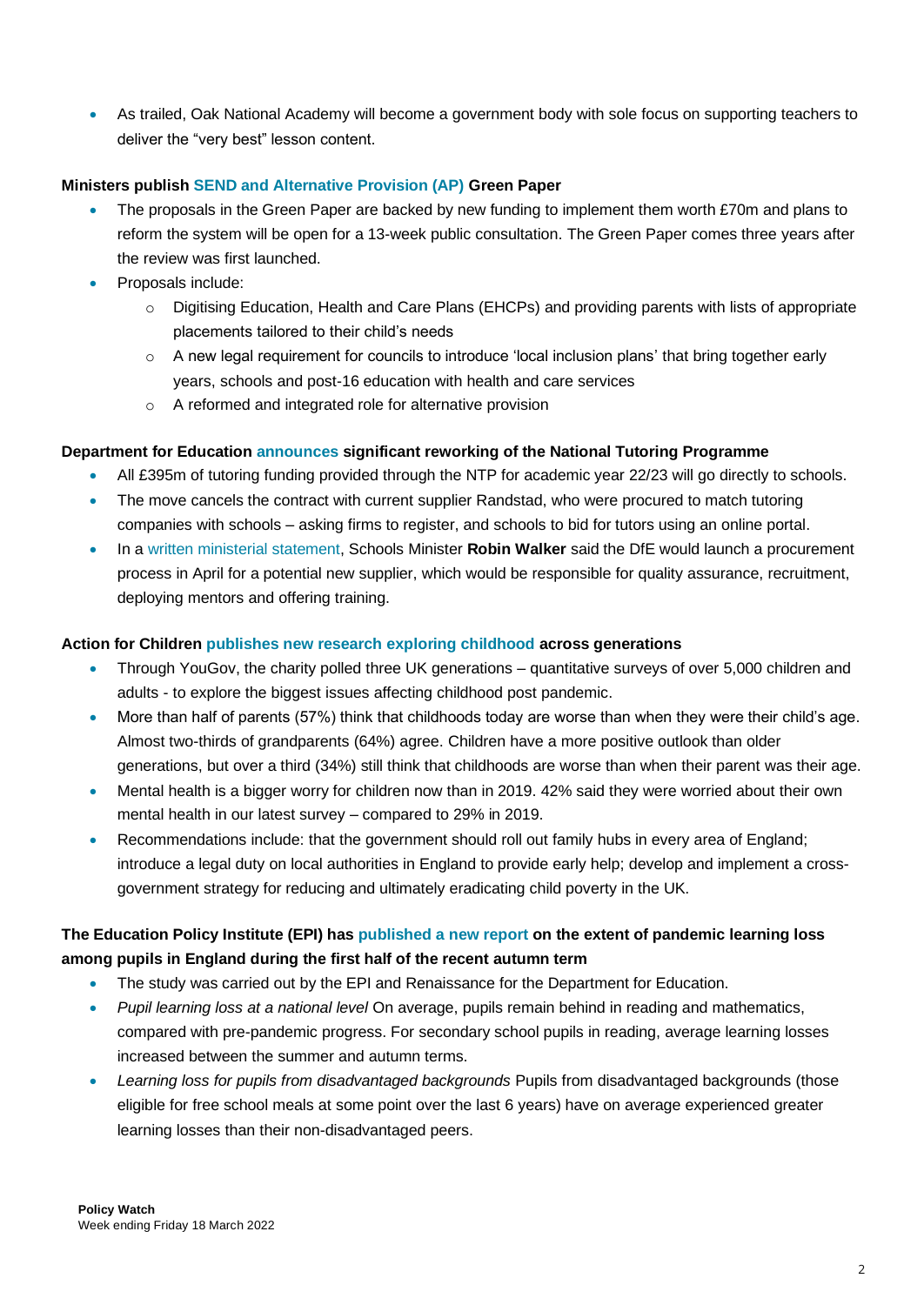• *Pupil learning loss at a regional level* Substantial disparities in learning losses are apparent at a regional level, with pupils in certain areas experiencing larger losses than in other parts of the country. The rates of recovery between the end of the last school year and beginning of the current year also vary considerably.

## **Ofqual has [confirmed how it will regulate](https://www.gov.uk/government/news/rules-set-for-new-digital-functional-skills-qualifications) new entry level and level 1 digital qualifications**

- This follows a consultation on Ofqual's proposals for the regulation of these Digital Functional Skills qualifications (FSQs), which are being introduced by the Department for Education (DfE). They will replace the existing functional skills qualifications in Information Computer Technology (FSQs in ICT).
- The qualifications will be available for teaching from August 2023, at entry level 3 and level 1.
- Following the consultation, Ofqual has decided to implement all the proposals, which were well supported.
	- $\circ$  setting a minimum weighting of 70% of marks to be achieved through the assessment of practical digital skills
	- $\circ$  assessments must be designed so they are authentic and relevant to life today
	- o assessments will be delivered on-screen and online, but paper-based assessment materials will be permitted in exceptional circumstances

## **The Social Market Foundation has today [published new research](https://www.smf.co.uk/careers-advice-driving-inequality-in-education-report-shows/) in which they show that careers advice and guidance risks entrenching inequality**

- The report suggests that by steering people towards different educational and employment options according to their parents' income and background, inequality is being ingrained.
- It found the shape and quality of IAG services is patchy, varying substantially across and within schools and colleges. And support for those pursuing vocational options tends to be weaker, with students carried towards university by inertia.
- There are six policy recommendations aimed at increasing the personalisation, accountability, and accessibility of IAG. They include: adding careers provision to the four 'key judgements' on which schools are graded in Ofsted inspections and setting the Careers and Enterprise Company the objective of tackling inequalities between schools in the level and quality of information, advice and guidance.

# **Pearson news**

**[PTE now available on UCAS' new one-stop platform](https://www.pearsonpte.com/news/leading-english-language-test-pte-now-available-on-ucas-new-one-stop)** Pearson and UCAS International have joined forces to introduce the Pearson Test of English (PTE) into Myriad by UCAS, giving nonnative English speaking students the opportunity to learn about and schedule their English language skills assessment in the same place as they are conducting their research into master's degree courses.



# **Pearson tweets of the week**

Pearson UK @Pearson\_UK · 22h  $\left[ \mathbf{p}\right]$ We've published our final Future of Oualifications & Assessment report. Hear the reflections of Pearson Education Chair, @MaryCurnockCook, on the renort Find out more about the report here: bit.ly/36BBlxS **Reflections on Pearson's** recommendations for the future of assessment and qualifications in England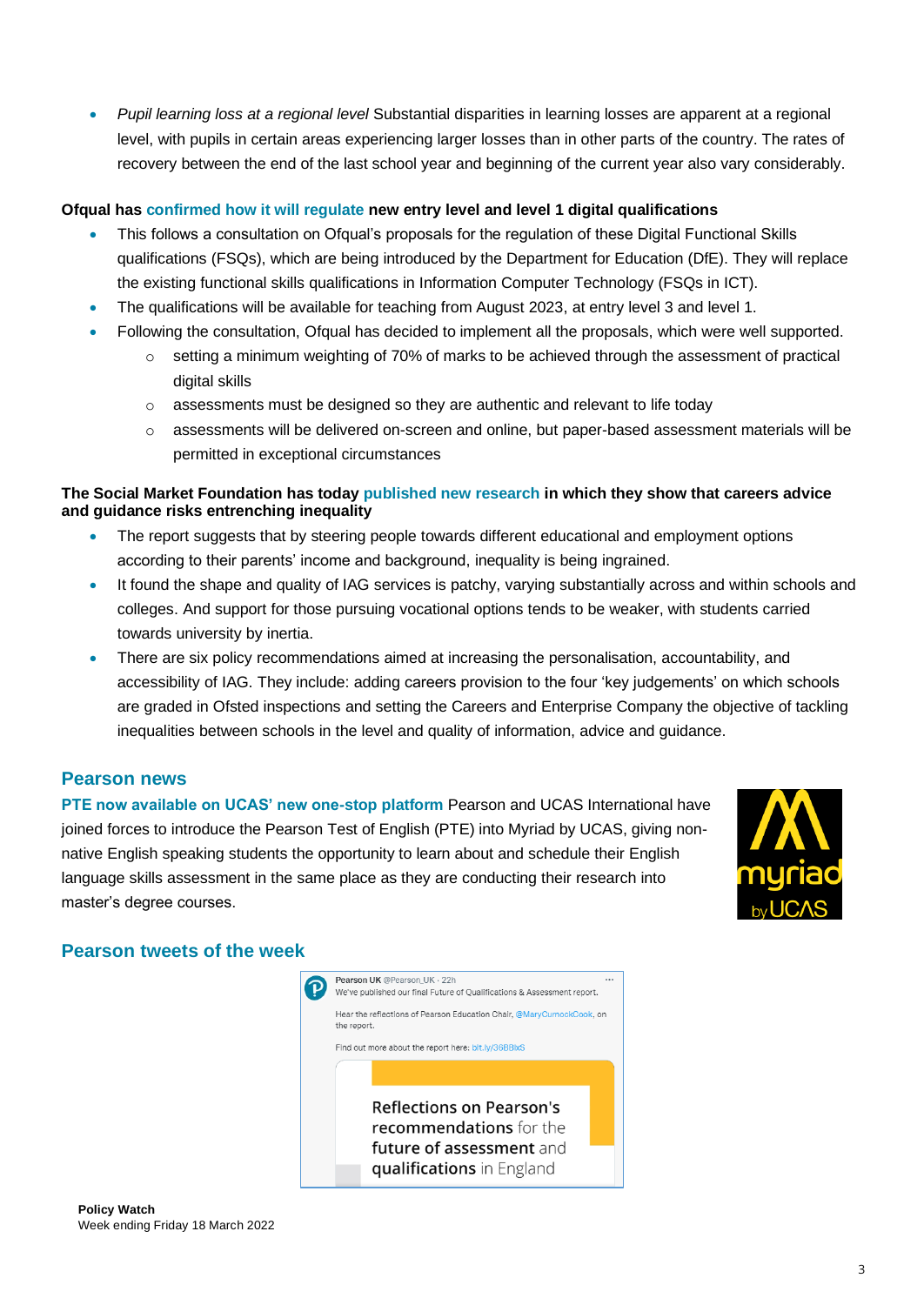# **Other news**

## **Parliamentary**

- Commons: [Schools White Paper](https://hansard.parliament.uk/commons/2022-03-28/debates/9A4CD42B-7990-43ED-91FD-B9A99F362EBC/SchoolsWhitePaper)
- [Commons: Skills and Post-16 Education Bill –](https://hansard.parliament.uk/commons/2022-03-28/debates/2D37EACA-0A5B-4411-826C-63417387B248/SkillsAndPost-16EducationBill(Lords)) consideration of Lords message
- [WMS: National Funding Formula and School Improvement Consultation](https://hansard.parliament.uk/commons/2022-03-28/debates/22032820000015/NationalFundingFormulaAndSchoolImprovementConsultation)
- [WMS: Schools: Capital Funding](https://hansard.parliament.uk/commons/2022-03-28/debates/22032820000016/SchoolsCapitalFunding)
- [Commons: SEND Review](https://hansard.parliament.uk/commons/2022-03-29/debates/BA5ECF7C-E120-4602-8BCF-6DB70D9CFF40/SpecialEducationalNeedsAndDisabilitiesReview)
- [WMS: High Needs Provision Capital Allocations](https://hansard.parliament.uk/commons/2022-03-29/debates/22032981000019/HighNeedsProvisionCapitalAllocations)
- [Westminster Hall: Special Schools Eye Care Service](https://hansard.parliament.uk/commons/2022-03-30/debates/7C9A6CA6-A909-4B71-AB88-C7B391944D58/SpecialSchoolsEyeCareService)
- [WMS: Education Update](https://hansard.parliament.uk/commons/2022-03-31/debates/22033139000019/EducationUpdate)
- [Lords: Schools: Extremism and Intolerance](https://hansard.parliament.uk/lords/2022-03-28/debates/7D239720-9C29-48AF-BEC0-94D27331CCBD/SchoolsExtremismAndIntolerance)
- [Lords: Schools: Creative Subjects and the English Baccalaureate](https://hansard.parliament.uk/lords/2022-03-29/debates/29BC1A86-5758-45A1-B0D0-CE4A3F21C3D9/SchoolsCreativeSubjectsAndTheEnglishBaccalaureate)
- [Lords: Schools White Paper](https://hansard.parliament.uk/lords/2022-03-29/debates/C080A044-D7A9-4F78-A1D0-321D579E83ED/SchoolsWhitePaper)
- [Lords: SEND Review](https://hansard.parliament.uk/lords/2022-03-30/debates/7B28DAB5-8E50-451A-8830-50AAAAEB3690/SpecialEducationalNeedsAndDisabilitiesReview)
- [Lords: Down Syndrome Bill –](https://hansard.parliament.uk/lords/2022-04-01/debates/1F454329-235C-4BA8-989C-406ADFFF4977/DownSyndromeBill) third reading
- [Lords: Marriage and Civil Partnership \(Minimum Age\) Bill –](https://hansard.parliament.uk/lords/2022-04-01/debates/7CF2AC16-56E7-4AC8-B9BD-298AAA98D4E2/MarriageAndCivilPartnership(MinimumAge)Bill) second reading
- [Education Committee: Oral evidence: The future of post-16 qualifications, HC 902](https://committees.parliament.uk/oralevidence/10031/pdf/)
- [Education Committee to question Education Secretary on Schools White Paper and SEND Green Paper](https://committees.parliament.uk/committee/203/education-committee/news/165288/education-committee-to-question-education-secretary-on-schools-white-paper-and-send-green-paper/)
- [Liaison Committee \(Lords\): The Ties that Bind: Citizenship and Civic Engagement in the 21st Century -](https://publications.parliament.uk/pa/ld5802/ldselect/ldliaison/179/179.pdf) [Follow-up report](https://publications.parliament.uk/pa/ld5802/ldselect/ldliaison/179/179.pdf)

## **Regulatory and funding bodies**

- [Ofsted: State-funded schools inspections and outcomes as at 31 December 2021](https://www.gov.uk/government/statistics/state-funded-school-inspections-and-outcomes-as-at-31-december-2021/state-funded-schools-inspections-and-outcomes-as-at-31-december-2021)
- [Ofsted: New frameworks for joint targeted area inspections \(JTAIs\)](https://www.gov.uk/government/news/new-frameworks-for-joint-targeted-area-inspections-jtais?utm_medium=email&utm_campaign=govuk-notifications-topic&utm_source=43dc61df-78d6-4efa-ac61-caa8d5d3e4cd&utm_content=immediately)
- [Ofsted: Inspecting education, skills and work activities in prisons and young offender institutions \(EIF\)](https://www.gov.uk/government/publications/inspecting-education-skills-and-work-activities-in-prisons-and-young-offender-institutions-eif)
- [Ofqual: Digital functional skills conditions and requirements](https://www.gov.uk/government/publications/digital-functional-skills-conditions-and-requirements)
- Ofqual: [Digital functional skills guidance](https://www.gov.uk/government/publications/digital-functional-skills-guidance)
- Ofqual: [Qualification-level conditions for functional skills qualifications](https://www.gov.uk/government/publications/qualification-level-conditions-for-functional-skills-qualifications)
- [ESFA Update: 30 March 2022](https://www.gov.uk/government/publications/esfa-update-30-march-2022)
- [ESFA: 19+ funding allocations guidance 2022 to 2023](https://www.gov.uk/government/publications/19-funding-allocations-guidance-2022-to-2023)
- [ESFA: Pupil premium: allocations and conditions of grant 2022 to 2023](https://www.gov.uk/government/publications/pupil-premium-allocations-and-conditions-of-grant-2022-to-2023?utm_medium=email&utm_campaign=govuk-notifications-topic&utm_source=17e11ce5-1d28-43e2-a643-2e62190ffbc8&utm_content=immediately)
- [IfATE: Leading figures appointed to the Institute's Board](https://www.instituteforapprenticeships.org/about/newshub/news-events/leading-figures-appointed-to-the-institute-s-board/)
- [QAA launches first suite of revised Subject Benchmark Statements](https://www.qaa.ac.uk/news-events/news/qaa-launches-first-suite-of-revised-subject-benchmark-statements)
- [QAA announced new 'Designated Quality Body for England' Board](https://www.qaa.ac.uk/news-events/news/qaa-announces-new-designated-quality-body-for-england-board)
- [OfS: Guidance to the Office for Students on strategic priorities for FY22-23](https://www.officeforstudents.org.uk/media/64e0a177-e78d-4d74-b6a0-81dd60dbb5c7/ofs-strategic-guidance-20220331.pdf)
- [OfS: Guidance to the Office for Students on the Higher Education Strategic Priorities Grant for the 2022-23](https://www.officeforstudents.org.uk/media/56b2af67-9f08-435c-88bd-4479c50cb09a/strategic-priorities-grant-20220331.pdf)  [Financial Year](https://www.officeforstudents.org.uk/media/56b2af67-9f08-435c-88bd-4479c50cb09a/strategic-priorities-grant-20220331.pdf)

## **Schools**

- [Schools White Paper delivers real action to level up education](https://www.gov.uk/government/news/schools-white-paper-delivers-real-action-to-level-up-education)
- [Opportunity for all: strong schools with great teachers for your child \(Policy paper\)](https://www.gov.uk/government/publications/opportunity-for-all-strong-schools-with-great-teachers-for-your-child)
- [Length of the school week: minimum expectation](https://www.gov.uk/government/publications/length-of-the-school-week-minimum-expectation)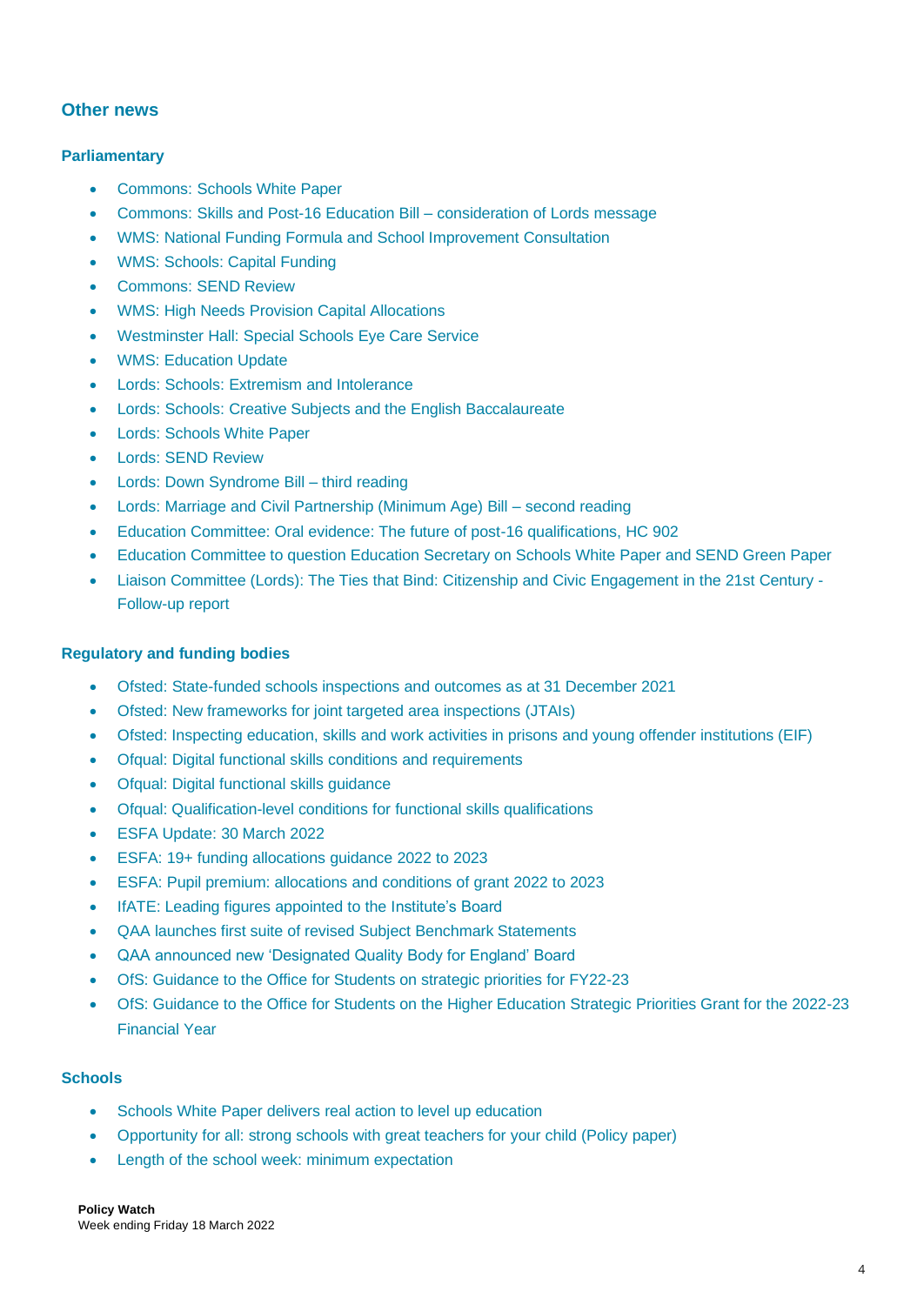- [Priority Education Investment Areas –](https://assets.publishing.service.gov.uk/government/uploads/system/uploads/attachment_data/file/1063088/Priority_EIA_selection_methodology_FINAL.pdf) selection methodology
- [Ambitious reform for children and young people with SEND](https://www.gov.uk/government/news/ambitious-reform-for-children-and-young-people-with-send)
- [SEND Review: Right support, right place, right time \(Policy paper\)](https://assets.publishing.service.gov.uk/government/uploads/system/uploads/attachment_data/file/1063620/SEND_review_right_support_right_place_right_time_accessible.pdf)
- [Fair school funding for all: completing our reforms to the National Funding Formula \(Consultation outcome\)](https://www.gov.uk/government/consultations/fair-school-funding-for-all-completing-our-reforms-to-the-national-funding-formula)
- [Providing remote education: guidance for schools](https://www.gov.uk/government/publications/providing-remote-education-guidance-for-schools)
- [National Tutoring Programme simplified to reach as many pupils as possible](https://www.gov.uk/government/news/national-tutoring-programme-simplified-to-reach-as-many-pupils-as-possible?utm_medium=email&utm_campaign=govuk-notifications-topic&utm_source=204d1fa4-aecb-43a0-8b75-1296a117d07b&utm_content=immediately)
- [EPI/DfE: Understanding progress in the 2020/21 Academic Year](https://epi.org.uk/publications-and-research/epi-research-for-the-department-for-education-on-pupil-learning-loss-march-2022/)
- [Action needed to improve citizenship education and civic engagement opportunities Committee says](https://committees.parliament.uk/committee/187/liaison-committee-lords/news/165146/action-needed-to-improve-citizenship-education-and-civic-engagement-opportunities-committee-says/)
- National [Tutoring Programme: courses started and schools participating up to March 2022](https://explore-education-statistics.service.gov.uk/find-statistics/national-tutoring-programme/2022-march)
- [School and college panel: omnibus surveys for 2021 to 2022](https://www.gov.uk/government/publications/school-and-college-panel-omnibus-surveys-for-2021-to-2022?utm_medium=email&utm_campaign=govuk-notifications-topic&utm_source=56d9d9f1-dd60-4dac-bf44-a4cd17d7f039&utm_content=immediately)
- [Local authority provision for school places and support for vulnerable children](https://www.gov.uk/government/publications/local-authority-provision-for-school-places-and-support-for-vulnerable-children)
- [Summer schools research, final report: March 2022](https://www.gov.uk/government/publications/summer-schools-final-report)
- [High needs provision capital allocations \(Updated for 2022\)](https://www.gov.uk/government/publications/high-needs-provision-capital-allocations)
- [New guidance: Children and young people \(aged 18 years and under\) who have symptoms of a respiratory](https://www.gov.uk/guidance/people-with-symptoms-of-a-respiratory-infection-including-covid-19#children-and-young-people-aged-18-years-and-under-who-have-symptoms-of-a-respiratory-infection-including-covid-19)  [infection, including COVID-19](https://www.gov.uk/guidance/people-with-symptoms-of-a-respiratory-infection-including-covid-19#children-and-young-people-aged-18-years-and-under-who-have-symptoms-of-a-respiratory-infection-including-covid-19)
- [The impact of the COVID-19 pandemic on adolescent mental health](https://www.gov.uk/government/publications/the-impact-of-the-covid-19-pandemic-on-adolescent-mental-health)
- [Parent, pupil and learner panel omnibus surveys for 2021 to 2022](https://www.gov.uk/government/publications/parent-pupil-and-learner-panel-omnibus-surveys-for-2021-to-2022)
- [Emergency planning and response for education, childcare, and children's social care settings](https://www.gov.uk/government/publications/emergency-planning-and-response-for-education-childcare-and-childrens-social-care-settings)
- [Secretary of State letter to local authorities about children arriving from Ukraine](https://assets.publishing.service.gov.uk/government/uploads/system/uploads/attachment_data/file/1065925/SoS_letter_to_LAs_Ukraine.pdf)
- [ONS: COVID-19 Schools Infection Survey, England: pupil antibody data, January to February 2022](https://www.ons.gov.uk/releases/covid19schoolsinfectionsurveyenglandpupilantibodydatajanuarytofebruary2022)
- [Social Market Foundation: Careers advice driving inequality in education, report shows](https://www.smf.co.uk/careers-advice-driving-inequality-in-education-report-shows/)
- [NEU: Government's evidence for forcing schools into MATs badly flawed](https://neu.org.uk/press-releases/governments-evidence-forcing-schools-mats-badly-flawed)

## **Further Education & Skills**

- [Ofqual: Rules set for new digital functional skills qualifications](https://www.gov.uk/government/news/rules-set-for-new-digital-functional-skills-qualifications)
- [Thousands more global study and work opportunities for UK students](https://www.gov.uk/government/news/thousands-more-global-study-and-work-opportunities-for-uk-students)
- [Adult education budget: devolved grant determination letters 2022](https://www.gov.uk/government/publications/adult-education-budget-devolved-grant-determination-letters-2022)
- [National Skills Fund \(Consultation outcome\)](https://www.gov.uk/government/consultations/national-skills-fund)
- [Free qualifications for adults with low digital skills](https://www.gov.uk/guidance/free-qualifications-for-adults-with-low-digital-skills)
- [Full-time enrolment of 14 to 16 year olds in further education and sixth-form colleges](https://www.gov.uk/guidance/full-time-enrolment-of-14-to-16-year-olds-in-further-education-and-sixth-form-colleges)
- [Further education skills index: 2020 to 2021](https://explore-education-statistics.service.gov.uk/find-statistics/further-education-skills-index/2020-21)
- [Apprenticeships and traineeships: March 2022](https://explore-education-statistics.service.gov.uk/find-statistics/apprenticeships-and-traineeships/2021-22)
- [Further education and skills: March 2022](https://explore-education-statistics.service.gov.uk/find-statistics/further-education-and-skills/2021-22)
- [Appointments made: April 2021 to March 2022](https://www.gov.uk/government/publications/department-for-education-non-executive-appointments/appointments-made-april-2021-to-march-2022--2#march-2022)

## **Higher Education**

• [HEPI: No growth in Chinese Studies graduates during China's ascendancy](https://www.hepi.ac.uk/2022/03/31/no-growth-in-chinese-studies-graduates-during-chinas-ascendancy/)

## **Scotland**

• [Supporting headteachers](https://www.gov.scot/news/supporting-headteachers/)

# **Wales**

• [£25m to kick-start free school meals for all primary school children in Wales](https://gov.wales/25m-kick-start-free-school-meals-all-primary-school-children-wales)

# **Policy Watch**

Week ending Friday 18 March 2022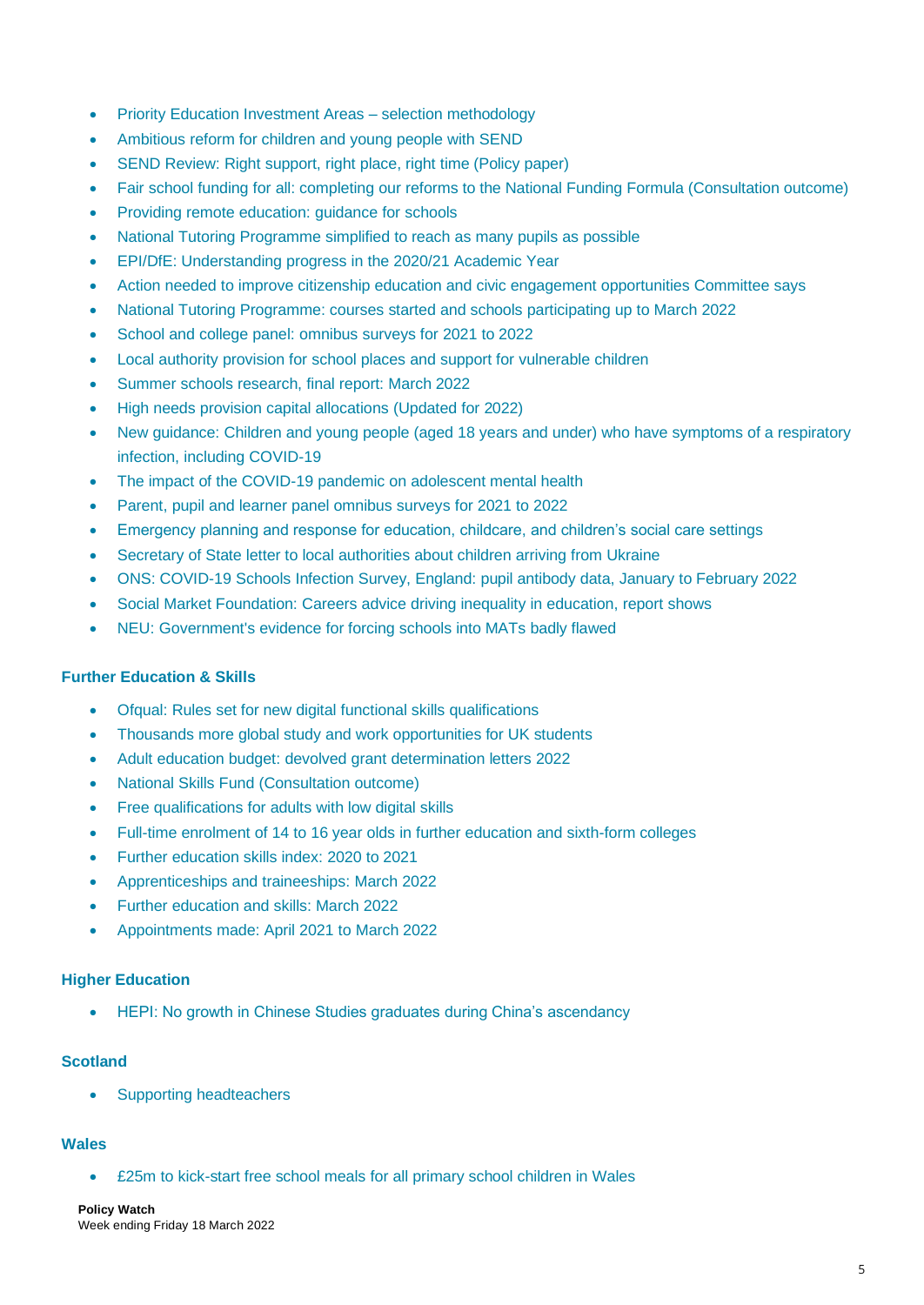- [Early years settings ready to support roll out of Curriculum for Wales](https://gov.wales/early-years-settings-ready-support-roll-out-curriculum-wales)
- [Supporting curriculum design and delivery: government response](https://gov.wales/supporting-curriculum-design-and-delivery-government-response)
- [The independent schools regulations and guidance: call for evidence \(Consultation responses\)](https://gov.wales/independent-schools-regulations-and-guidance-call-evidence)
- [Written Statement: Additional Learning Needs and Education Tribunal Act 2018 Implementation for Post-16](https://gov.wales/written-statement-additional-learning-needs-and-education-tribunal-act-2018-implementation-post-16)
- [Written Statement: Publication of Cymraeg 2050 Action Plan for 2022-23](https://gov.wales/written-statement-publication-cymraeg-2050-action-plan-2022-23)
- [£13 million for trade unions to deliver learning support and upskill workers](https://gov.wales/13-million-trade-unions-deliver-learning-support-and-upskill-workers)

# **Consultation Watch**

#### **New consultations**

- [Supporting schools that are not making necessary improvements](https://consult.education.gov.uk/intervention-policy-team/schools-that-are-not-making-necessary-improvements/) Closes 28 March 2022
- [SEND Review: Right support, right place, right time](https://consult.education.gov.uk/send-review-division/send-review-2022/) Closes 29 March 2022
- Scotland: Home [education guidance](https://www.gov.scot/publications/home-education-guidance-consultation/) Closes 13 July 2022

## **Closing consultations**

- [DfE: Changes to the School Admission Appeals Code](https://consult.education.gov.uk/school-admissions-team/changes-to-the-school-admission-appeals-code/) Closes: 3 April 2022
- [Wales: Statutory induction of newly qualified teachers in Wales](https://gov.wales/statutory-induction-newly-qualified-teachers-wales) Closes: 8 April 2022

#### **Ongoing consultations**

- [Subject-level conditions and guidance for new French, German and Spanish GCSEs](https://www.gov.uk/government/consultations/subject-level-conditions-and-guidance-for-new-french-german-and-spanish-gcses) Closes 19 April 2022
- [Ofqual: Regulating academic and technical qualifications at level 3](https://www.gov.uk/government/consultations/regulating-academic-and-technical-qualifications-at-level-3) Closes: 20 April 2022
- [Review of post-16 qualifications at level 2 and below in England](https://consult.education.gov.uk/post-16-qualifications-review-team/review-of-post-16-qualifications-at-level-2-and-be/) Closes: 27 April 2022
- [Lifelong loan entitlement](https://consult.education.gov.uk/lifelong-loan-entitlement/lifelong-loan-entitlement-consultation/) Closes: 6 May 2022
- [Higher Education reform](https://consult.education.gov.uk/higher-education-reform/higher-education-he-reform/) Closes: 6 May 2022
- [DfT: Transport labour market and skills](https://www.gov.uk/government/consultations/transport-labour-market-and-skills) Closes: 9 May 2022
- [Wales: Draft framework for Welsh in English medium education](https://gov.wales/draft-framework-welsh-english-medium-education) Closes: 13 May 2022
- [Office for Students: Working in partnership to improve international student integration and experience](https://www.officeforstudents.org.uk/publications/working-in-partnership-to-improve-international-student-integration-and-experience/) Closes: 16 May 2022
- [Free early education for 2-year-olds with no recourse to public funds \(NRPF\)](https://www.gov.uk/government/consultations/free-early-education-for-2-year-olds-with-no-recourse-to-public-funds-nrpf) Closes 20 May 2022
- [Wales: New registration categories for the Education Workforce Council](https://consult.education.gov.uk/post-16-qualifications-review-team/review-of-post-16-qualifications-at-level-2-and-be/) Closes: 24 May 2022

# **What's happening in Parliament next week**

*The House of Commons is in recess until 19 April 2022.*

## **Monday 4 April**

*Lords Committees*

• Children and Families Act 2014 Committee: Oral evidence

## **Tuesday 5 April**

#### *House of Lords*

• Professional Qualifications Bill – Lords consideration of Commons amendments

#### **Policy Watch** Week ending Friday 18 March 2022